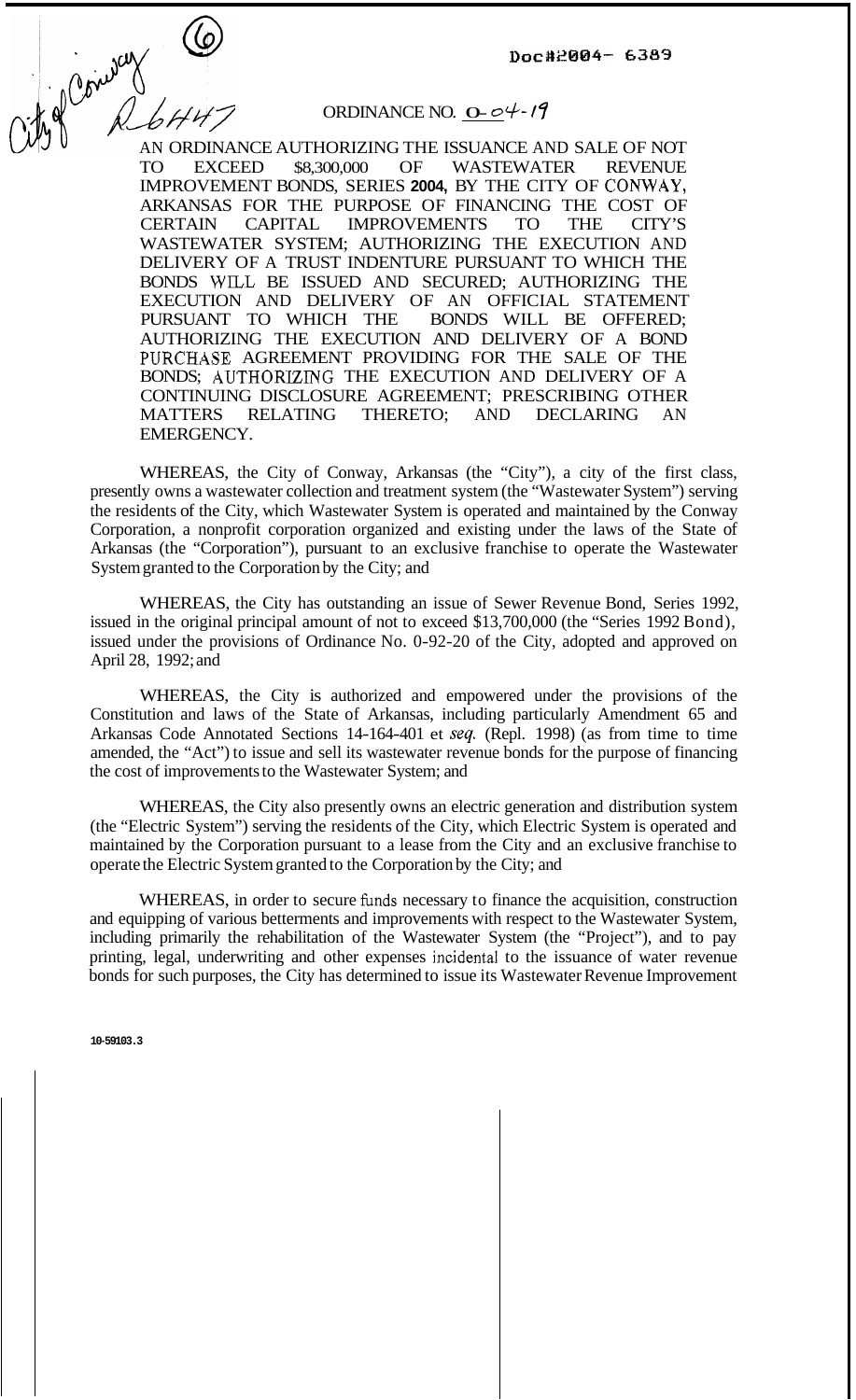Bonds, Series 2004, in an aggregate principal amount of not to exceed \$8,300,000 (the "Series 2004 Bonds"); and

**WHEREAS**, the City has determined to issue and secure the Series 2004 Bonds, on a prior and senior basis to the security for its outstanding Series 1992 Bond, pursuant to a Trust Indenture (the "Trust Indenture"), by and among the City, the Corporation and a trustee to be named (the "Trustee"), a form of which has been presented to and is before this meeting; and

**WHEREAS**, the City proposes to enter into a Bond Purchase Agreement (the "Bond" Purchase Agreement") in substantially the form presented to and before this meeting, with Stephens Inc. and Crews & Associates, Inc., Little Rock, Arkansas (the "Underwriters"), providing for the sale of the Series 2004 Bonds; and

**WHEREAS**, an open public hearing on the question of the issuance of the Series 2004 Bonds has been held before the City Council and Mayor of the City on this date, following publication of notice of such public hearing in the Log Cabin Democrat on March 4, 2004.

**NOW, THEREFORE, BE IT ORDAINED** by the City Council of the City of Conway, Arkansas that:

The City Council hereby finds and declares that the acquisition, Section 1. construction and equipping of the Project is in the best interest of the City and the customers of the Wastewater System.

Under the authority of the Constitution and laws of the State of Arkansas, Section 2. including particularly Amendment 65 to the Constitution of Arkansas and the Act, there is hereby authorized the issuance of bonds of the City to be designated as "Wastewater Revenue Improvement Bonds, Series 2004" (the "Series 2004 Bonds"). The Series 2004 Bonds shall be issued in the original aggregate principal amount of not to exceed Eight Million Three Hundred Thousand Dollars (\$8,300,000), shall mature not later than December 31, 2019, and shall bear interest at the rates specified in the Bond Purchase Agreement. In no event shall the interest rate borne by any Series 2004 Bond exceed 4.75% per annum and in no event shall the average interest rate on the Series 2004 Bonds exceed 4.25%. The proceeds of the Series 2004 Bonds will be utilized to acquire, construct and equip the Project and to pay printing, underwriting, legal and other expenses incidental to the issuance of the Series 2004 Bonds. The payment of the principal of and interest on the Series 2004 Bonds will be secured primarily by the net revenues of the Wastewater System and shall be secured on a secondary basis by surplus net revenues of the Electric System, as provided in the Trust Indenture. The Series 2004 Bonds shall be issued in the forms and denominations, shall be dated, shall be numbered, shall mature, shall be subject to redemption prior to maturity and may contain such other terms, covenants and conditions, all as set forth in the Trust Indenture.

The Mayor is hereby authorized and directed to execute and deliver the Series 2004 Bonds in substantially the form thereof contained in the Trust Indenture submitted to this meeting, and the City Clerk is hereby authorized and directed to execute and deliver the Series 2004 Bonds and to affix the seal of the City thereto, and the Mayor and City Clerk are hereby authorized and directed to cause the Series 2004 Bonds to be accepted and authenticated by the

10-59103.3

 $\overline{2}$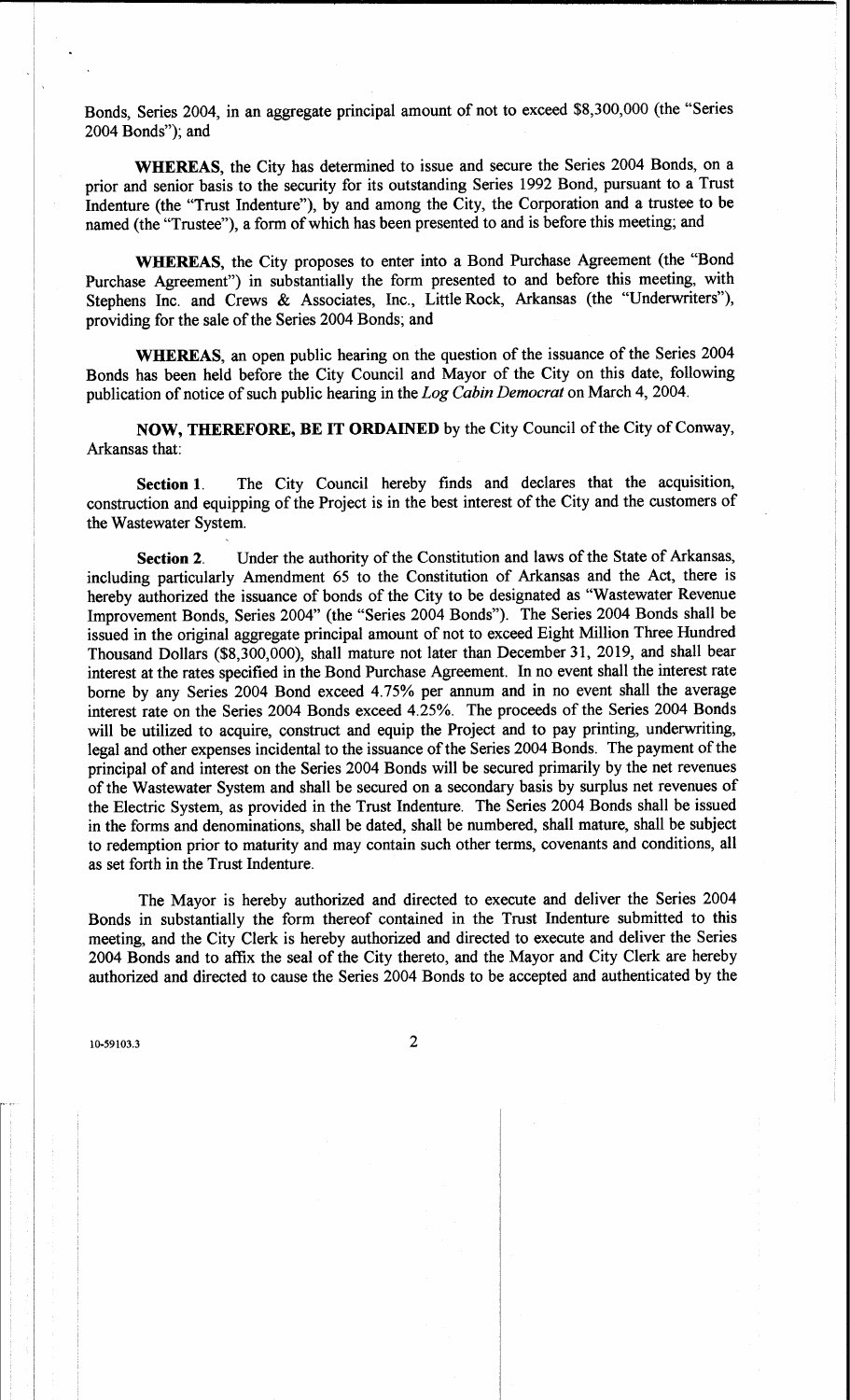The Mayor is hereby authorized to confer with the Trustee, the Underwriters, and Trustee. Kutak Rock LLP, Little Rock, Arkansas ("Bond Counsel"), in order to complete the Series 2004 Bonds in substantially the form contained in the Trust Indenture submitted to this meeting, with such changes as shall be approved by such persons executing the Series 2004 Bonds, their execution to constitute conclusive evidence of such approval.

To prescribe the terms and conditions upon which the Series 2004 Bonds **Section 3.** are to be executed, authenticated, issued, accepted, held and secured, the Mayor is hereby authorized and directed to execute and acknowledge a Trust Indenture (the "Trust Indenture"), by and among the City, the Corporation and the Trustee, and the City Clerk is hereby authorized and directed to execute and acknowledge the Trust Indenture and to affix the seal of the City thereto, and the Mayor and the City Clerk are hereby authorized and directed to cause the Trust Indenture to be accepted, executed and acknowledged by the Corporation and the Trustee. The Trust Indenture is hereby approved in substantially the form submitted to this meeting, including, without limitation, the provisions thereof pertaining to the pledge of Wastewater System net revenues and Electric System surplus net revenues to the Series 2004 Bonds and the terms of the Series 2004 Bonds. The Mayor is hereby authorized to confer with the Corporation, the Trustee, the Underwriters and Bond Counsel in order to complete the Trust Indenture in substantially the form submitted to this meeting with such changes as shall be approved by such persons executing the Trust Indenture, their execution to constitute conclusive evidence of such approval.

(Advice is given that a copy of the Trust Indenture in substantially the form authorized to be executed is on file with the City Clerk and is available for inspection by any interested person.)

There is hereby authorized and approved a Preliminary Official Statement Section 4. of the City, including the cover page and appendices attached thereto, relating to the Series 2004 Bonds. The Preliminary Official Statement is hereby "deemed final" within the meaning of U.S. Securities and Exchange Commission Rule 15c2-12. The distribution of the Preliminary Official Statement is hereby approved. The Preliminary Official Statement, as amended to conform to the terms of the Bond Purchase Agreement, including Exhibit A thereto, and with such other changes and amendments as are mutually agreed to by the City, the Corporation and the Underwriters, is herein referred to as the "Official Statement," and the Mayor is hereby authorized to execute the Official Statement for and on behalf of the City. The Official Statement is hereby approved in substantially the form of the Preliminary Official Statement submitted to this meeting, and the Mayor is hereby authorized to confer with the Corporation, the Trustee, the Underwriters and Bond Counsel in order to complete the Official Statement in substantially the form of the Preliminary Official Statement submitted to this meeting with such changes as shall be approved by such persons, the Mayor's execution to constitute conclusive evidence of such approval.

(Advice is given that a copy of the Preliminary Official Statement is on file with the City Clerk and is available for inspection by any interested person.)

In order to prescribe the terms and conditions upon which the Series 2004 Section 5. Bonds are to be sold to the Underwriters, the Mayor is hereby authorized and directed to execute, at the request of the Corporation, a Bond Purchase Agreement on behalf of the City, to be dated

10-59103.3

3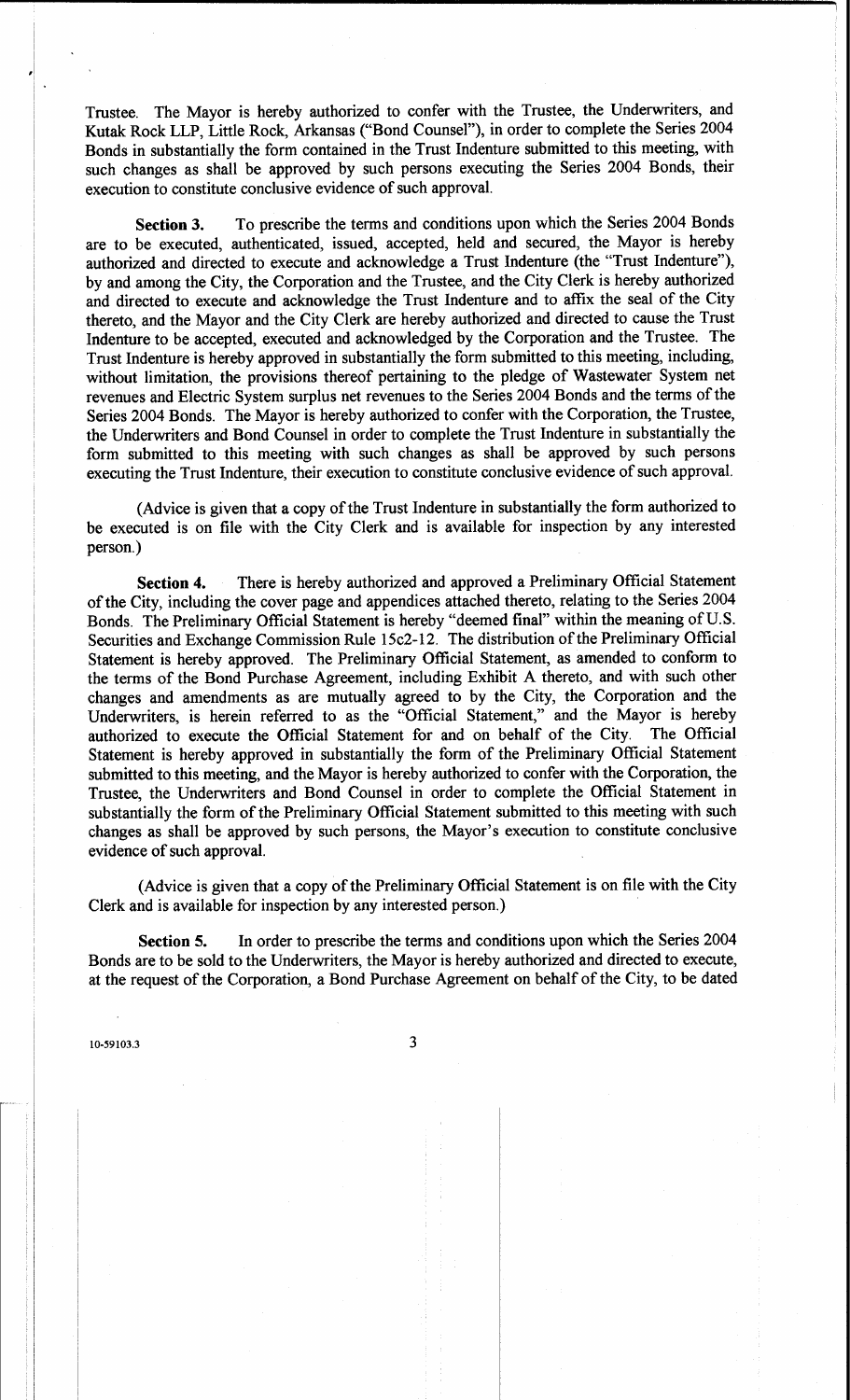as of the date of its execution (the "Bond Purchase Agreement"), by and between the City and the Underwriters, and the Bond Purchase Agreement is hereby approved in substantially the form submitted to this meeting, and the Mayor is hereby authorized to confer with the Corporation, the Underwriters and Bond Counsel in order to complete the Bond Purchase Agreement in substantially the form submitted to this meeting with such changes as shall be approved by such persons executing the Bond Purchase Agreement, their execution to constitute conclusive evidence of such approval.

(Advice is given that a copy of the Bond Purchase Agreement in substantially the form authorized to be executed is on file with the City Clerk and is available for inspection by any interested person.)

In order to provide for continuing disclosure of certain financial and Section 6. operating information with respect to the City, the Wastewater System and the Electric System in compliance with the provisions of Rule 15c2-12 of the U. S. Securities and Exchange Commission, the Mayor is hereby authorized and directed to execute a Continuing Disclosure Agreement to be dated as of the date of its execution (the "Continuing Disclosure Agreement"), by and among the City, the Corporation and the Trustee, and the Mayor is hereby authorized and directed to cause the Continuing Disclosure Agreement to be executed by the Corporation and the Trustee. The Continuing Disclosure Agreement is hereby approved in substantially the form submitted to this meeting, and the Mayor is hereby authorized to confer with the Corporation, the Trustee, the Underwriters and Bond Counsel in order to complete the Continuing Disclosure Agreement in substantially the form submitted to this meeting with such changes as shall be approved by such persons executing the Continuing Disclosure Agreement, their execution to constitute conclusive evidence of such approval.

(Advice is given that a copy of the Continuing Disclosure Agreement in substantially the form authorized to be executed is on file with the City Clerk and is available for inspection by any interested person.)

The Mayor and City Clerk, for and on behalf of the City, are hereby Section 7. authorized and directed to do any and all things necessary to effect the issuance, sale, execution and delivery of the Series 2004 Bonds and to effect the execution and delivery of the Trust Indenture, the Continuing Disclosure Agreement, the Bond Purchase Agreement, the Official Statement and a Tax Regulatory Agreement relating to the tax exemption of interest on the Series 2004 Bonds, and to perform all of the obligations of the City under and pursuant thereto. The Mayor and the City Clerk are further authorized and directed, for and on behalf of the City, to execute all papers, documents, certificates and other instruments that may be required for the carrying out of such authority or to evidence the exercise thereof.

Kutak Rock LLP, Little Rock, Arkansas, is hereby appointed to act as **Section 8.** Bond Counsel on behalf of the City in connection with the issuance and sale of the Series 2004 Bonds.

The rates for services of the Wastewater System previously enacted **Section 9.** pursuant to Ordinance No. O-92-15, as amended by Ordinance No. O-03-88, are hereby ratified and confirmed.

10-59103.3

4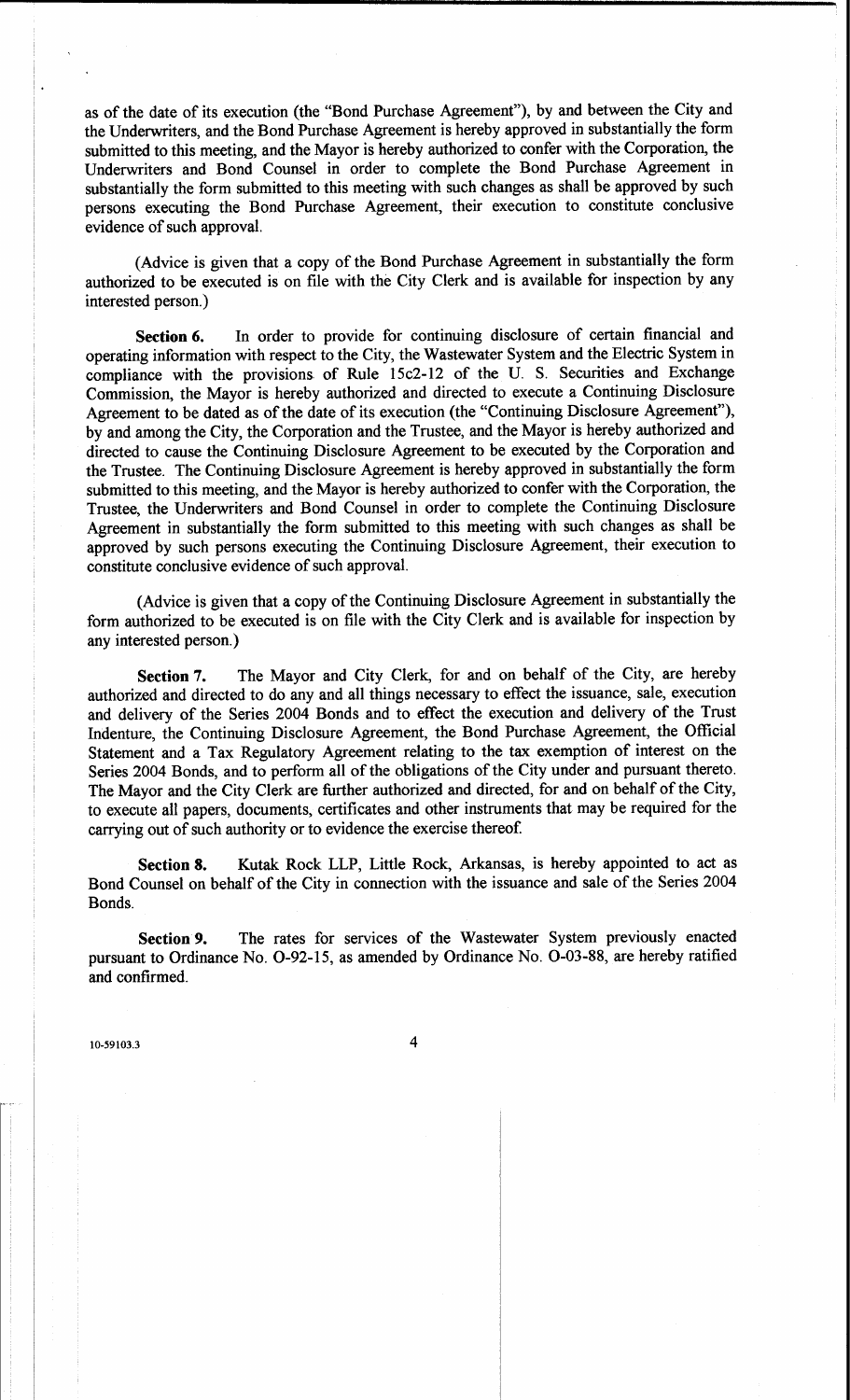The provisions of this Ordinance are hereby declared to be severable, and Section 10. if any section, phrase or provision shall for any reason be declared to be illegal or invalid, such declaration shall not affect the validity of the remainder of the sections, phrases or provisions of this Ordinance.

All ordinances, resolutions and parts thereof in conflict herewith are Section 11. hereby repealed to the extent of such conflict.

It is hereby found and determined that there is an urgent need to finance Section 12. certain improvements and betterments to the Wastewater System in order to alleviate hardships to the residents of the City, and in order to do so on the most favorable terms, it is necessary to enter into the Bond Purchase Agreement as soon as possible. Therefore, an emergency is hereby declared to exist and this Ordinance, being necessary for the immediate preservation of the public health, safety and welfare, shall be in force and take effect immediately upon and after its passage.

ADOPTED AND APPROVED THIS  $\mu^{\#}$  DAY OF MARCH, 2004.

**APPROVED:** 

Jab Jam Mayor

ATTEST:

rantt **City Clerk** 

 $(S E AL)$ 

10-59103.3

5